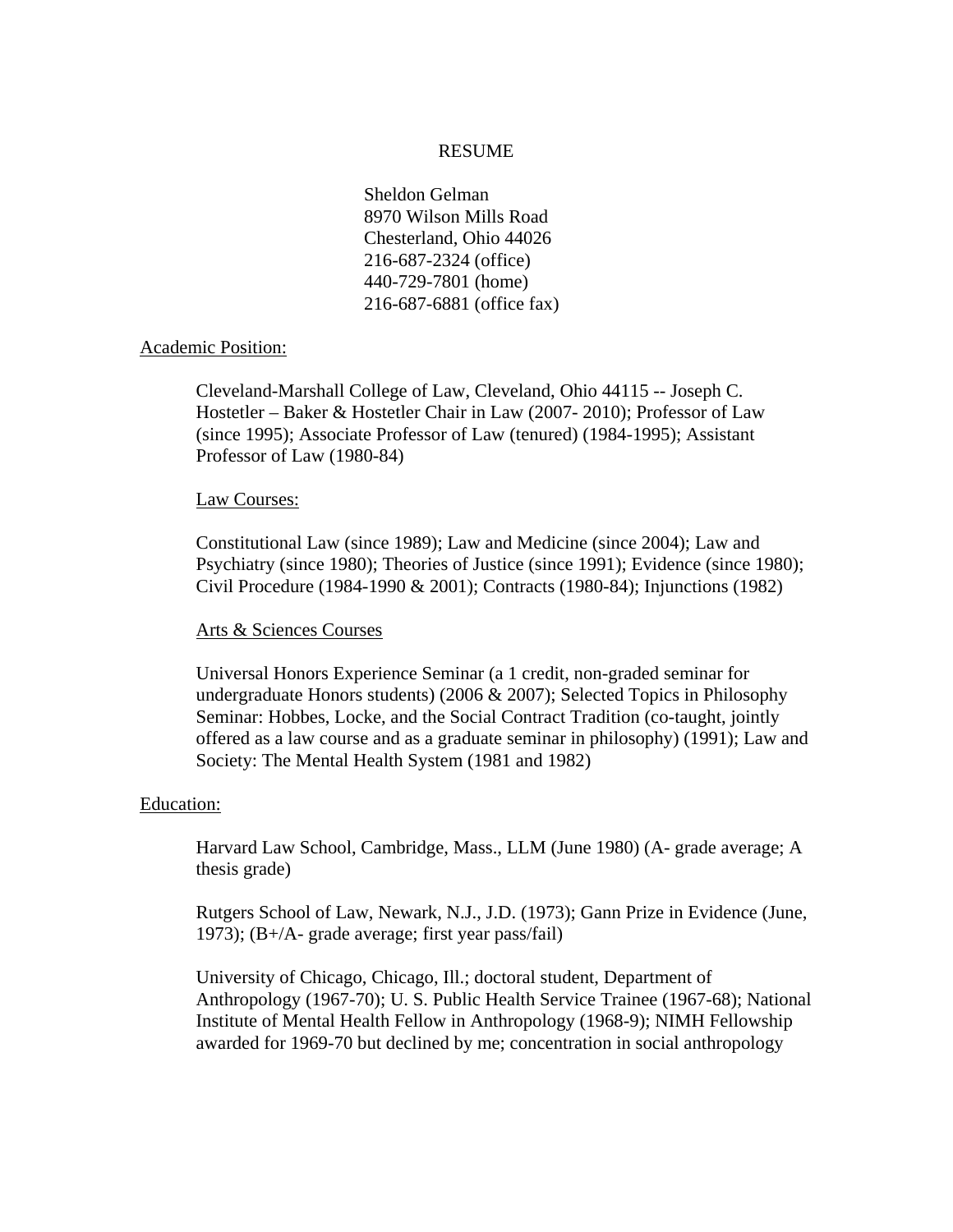Rutgers College, New Brunswick, N.J., A.B. (with highest honors) (1967); Cooper Logic Prize (June, 1967); semi-finalist, Woodrow Wilson Fellowship competition (1967); phi beta kappa

### Publications & Presentations:

## Book

Medicating Schizophrenia: A History (Rutgers University Press 1999) (corecipient 1999 Cleveland-Marshall Oleck Faculty Writing Award)

## Articles:

"The Right to Die," entry in Kermit L. Hall, et. al., The Oxford Companion to the Supreme Court of the United States  $(2^{nd}$  edition, March, 2005)

Looking Backward: The Twentieth Century Revolutions in Psychiatry, Law, and Public Mental Health, 29 Ohio Northern University Law Review 531 (2003) (invited symposium contribution)

The Hedgehog, the Fox and the Minimalist, 89 Georgetown Law Journal 2297 (2001) (article length book review of Cass R. Sunstein, One Case at a Time: Judicial Minimalism on the Supreme Court)

Jacobson v. Massachusetts (entry in the Encyclopedia of Religion and the Law, Paul Finkelman, ed., Garland Publishing, 1999)

The Law and Psychiatry Wars, 1960 - 1980, 34 California Western Law Review 153 (1997) (invited symposium contribution)

The Biological Alteration Cases, 36 William & Mary Law Review 1203 (1995) (lead article) (recipient, 1996 Cleveland-Marshall Oleck Faculty Writing Award)

"Life" and "Liberty": Their Original Meaning, Historical Antecedents, and Current Significance in the Debate Over Abortion Rights, 78 Minnesota Law Review 585 (1994) (recipient, 1995 Cleveland-Marshall Oleck Faculty Writing Award)

Mental Hospital Drugs, Professionalism and the Constitution, 72 Georgetown Law Journal 1725 (1984)

Mental Hospital Drugging--Atomistic and Structural Remedies, 32 Cleveland State Law Review 221 (1983-4)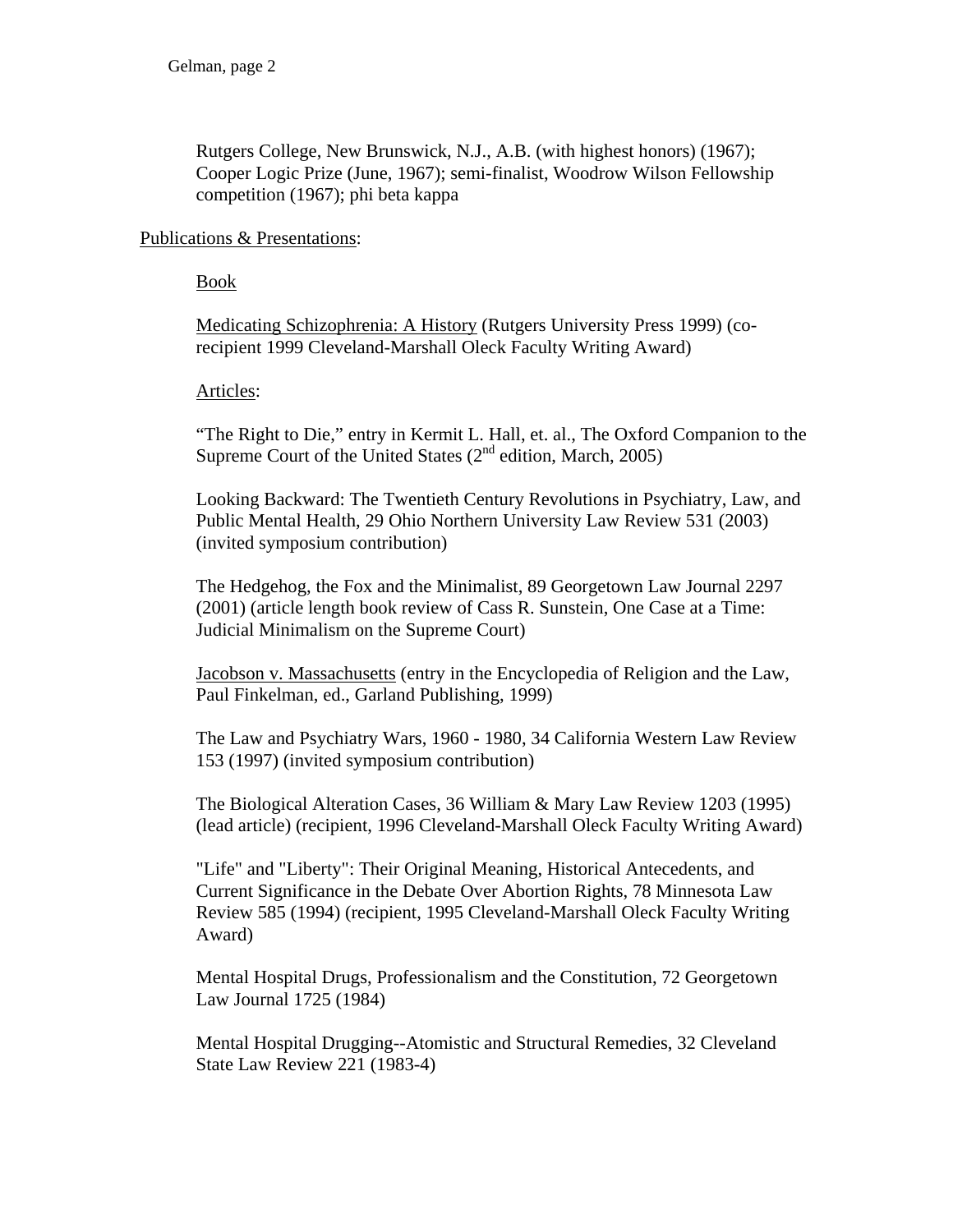Gelman, page 3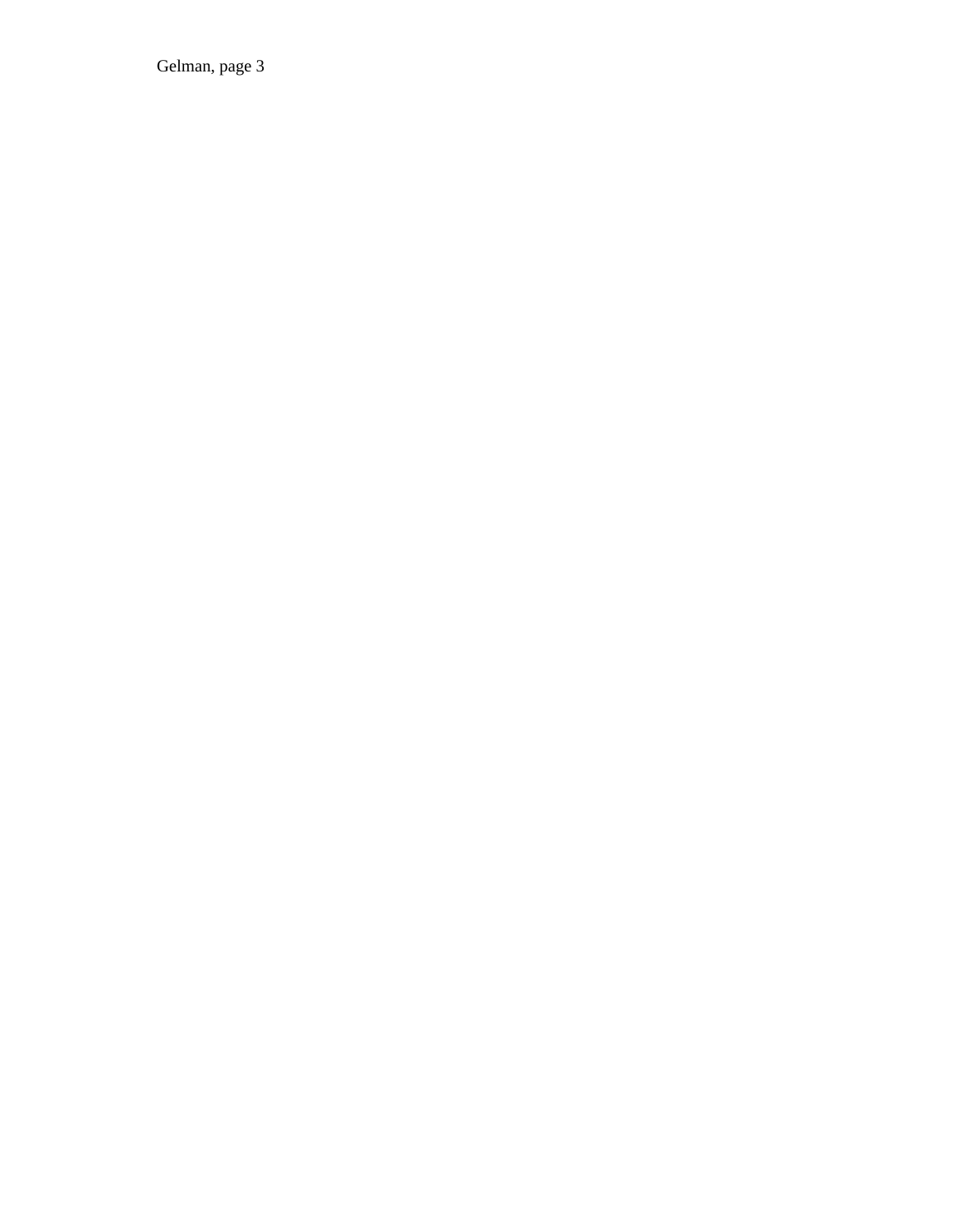### **Other Publication**

The Mystery of David Barnhizer, Law Notes [a publication of the Cleveland-Marshall Law Alumni Association] 38 (Spring 2007)

### Selected Presentations

Revisiting the Supreme Court's Psychiatry and Law Jurisprudence, Cleveland-Marshall faculty lunch presentation, fall 2006

End of Life Decisions: Legal and Ethical Issues, co-presentation (with Dr. Allyson Robichaud) sponsored by the Cleveland State University Biomedical and Health Institute, February 14, 2006

The Psychiatry and Law Cases in the Supreme Court, Cleveland-Marshall faculty lunch presentation, fall 2005

Looking Backward: The Twentieth Century Revolutions in Psychiatry, Law and Public Mental Health, invited presentation at the 2003 Ohio Northern Law Review Symposium, "The Law of Mental Health," Ada, Ohio, March 21, 2003

History of Antipsychotic Medications, invited presentation at the Association of Behavior Analysis Convention Washington D.C., May, 2000

Law, Society and Psychiatry: A Case Study, presented at the meeting of the Working Group on Law, Culture and Humanities at the Georgetown Law Center, March 28, 1998

# University Service (partial list)

# Current

President, Cleveland State University Faculty Senate (elected, 2005; reelected 2006); Faculty Observer, Cleveland State University Board of Trustees (by virtue of Senate Presidency); Cleveland State University Representative, Ohio Faculty Council (by virtue of Senate Presidency); Honors Council; member (elected 2004; reelected 2005); member, Cleveland-Marshall Committee (law school)

# Other (selected)

Chair, Law College Personnel Action Committee (2005) (elected); College of Law Representative to the Academic Steering Committee of the Cleveland State University Faculty Senate and elected Senator (2004-05); Chair, Search